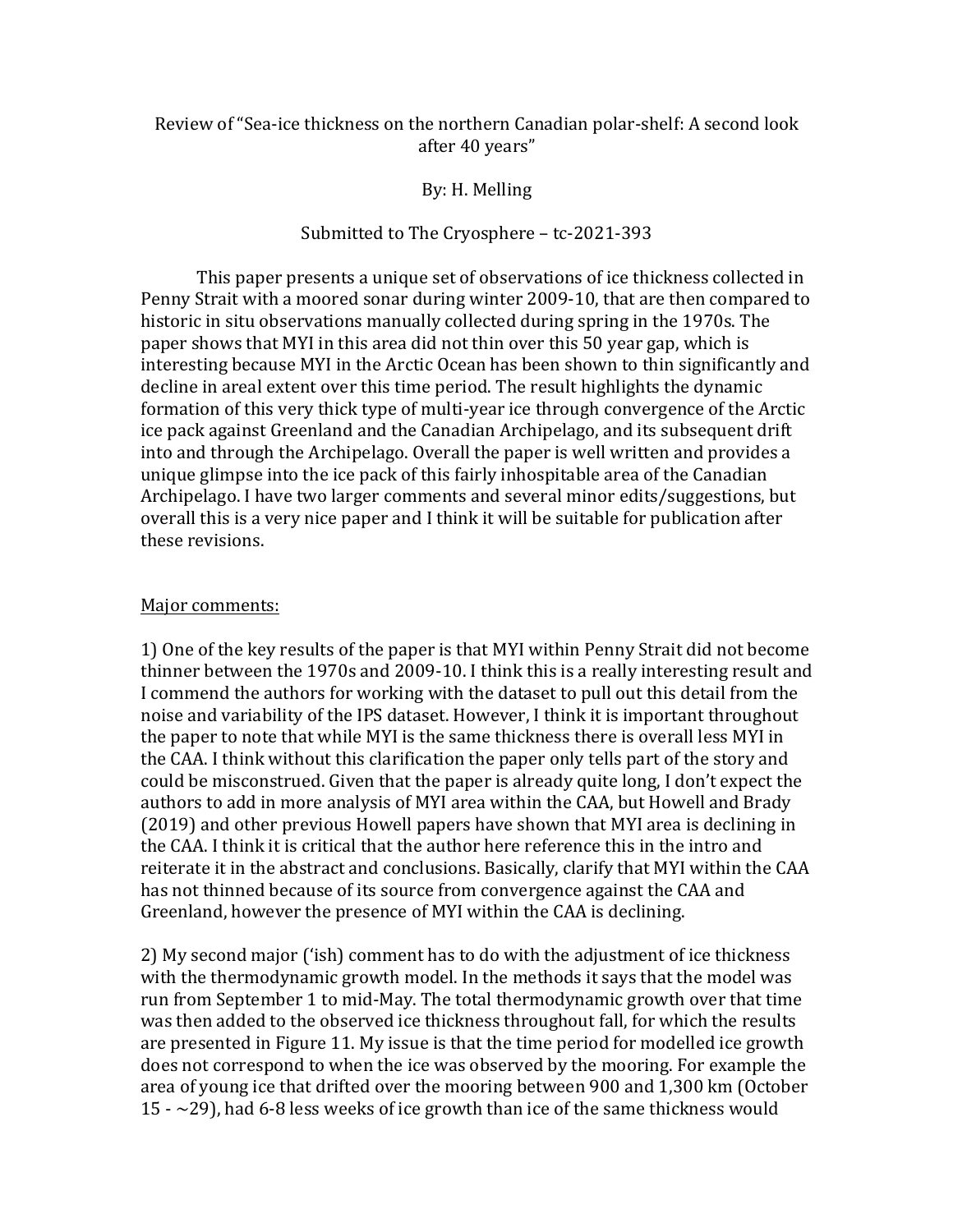have had from September 1. I appreciate that ice growth slows through the season, so the impact may be minimal, but I think this can be addressed by running the thermodynamic model at different time steps, or at least discussed in the methods as a limitation of this "bulk" correction. In addition, can the time series of snow depth and air temperature used to drive the thermodynamic ice growth model be presented either in a figure or as supplementary material? Along with this it would be suitable to note that terrestrial snow measured at Resolute may differ from snow on sea ice, particularly young ice that may have formed after some of the heavier snowfalls during early autumn.

# Minor comments:

Line  $(L)$  12: consider changing "units" to "floes", I appreciate these weren't large aggregate floes like the first type of ice, but these were still discrete floes.

L  $35-36$ : It's not essential, but it might be worth either updating this to CMIP6, or acknowledging that CMIP6 projects similar conditions in the last ice area.

L 40-46: I appreciate in this section you are focused on observations from this region, but I think it is worth noting that Moore et al., 2019 showed negative trends in ice thickness in the last ice area from PIOMAS. From this you may even be able to add a short bit of text in your discussion section about how models may not recreate the formation of very thick ice within the rubble zones along the CAA and Greenland.

L 60: revise to "... depicts the northern part of *the* Canadian Polar Shelf".

L 77-79: Is there a reference for these drift speeds?

L 75-81: It seems like it would be suitable to note here that ice import from the Arctic Ocean into the QEI is increasing due to the transition towards a longer period of ice motion during summer (Howell and Brady, 2019).

L 102-106: I think in this sentence it is also worth noting the dramatic loss of MYI from the Arctic Ocean and its retreat to this area along the CAA and Greenland. Maslanik et al.,  $(2011)$  or more recently Stroeve and Notz  $(2018)$  show the loss of MYI in the Arctic Ocean that then corresponds to the reduction in ice thickness.

L 106-110: This justification for the research is focused on oil and gas activities, but I think it would also be worth noting that MYI from this area is subsequently transported southwards to the Northwest Passage, where it affects shipping. In the short term it seems like shipping is more critical than oil and gas extraction.

L 127: Suggest adding an "an" in front of IPS.

L 135-136: revise to "... at 45-m depth, where it was safe from deep keels."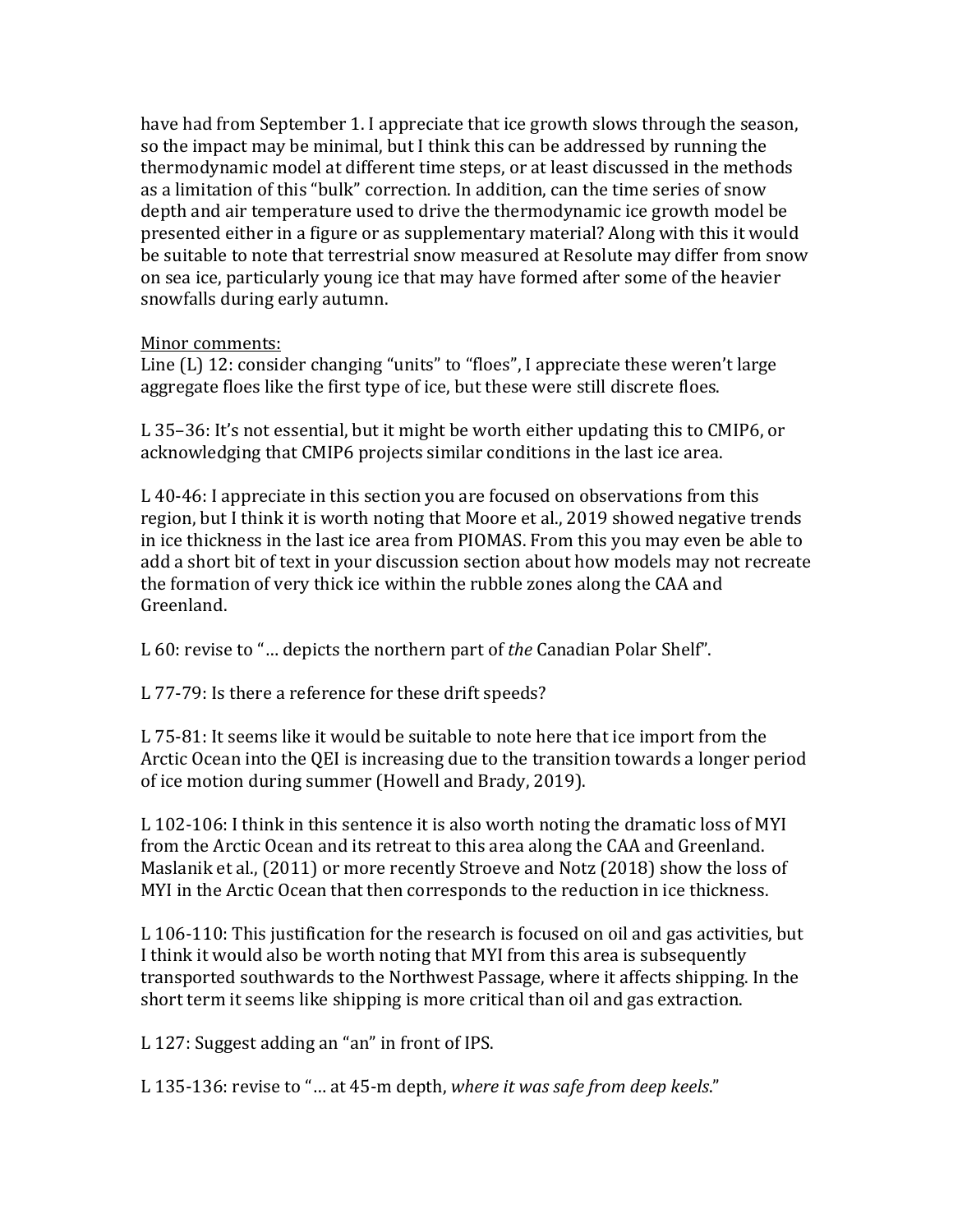Figure 4: What is the time period for the median ice concentration in this figure?

L 228: Switch the "-3" to superscripts.

L 261: correct the value 125, perhaps its meant to be 1350 and continue from the last class.

 $L257-261$  and Figure 8: Can the different ice classes be shaded in the figure so that it is more clear how they differ from each other? I believe these classes are marked on Figure 18, so it would be useful to add them here as well.

L 290: Please provide a reference for the assumed values of thermal conductivity of sea ice and snow.

L 428: revise "they" to "they are".

L 428-429 and Figure 18: Why was the value of 4 m chosen to represent a navigational hazard?

L428 – 436 and Figure 18: I don't think its an area but rather "a length of the floes cross-section associated with ice thicker than 4m". Table 3 shows the Chord Lengths of floes, which I think is what should be used in the text around Figure 18 and the figure itself.

L 431: revise "Table 4" to "Table 3".

L 455: correct "common".

L 473: Something is missing from this sentence, "... from new ice  $\cdot$ ? the two populations…". 

L 478: Worth clarifying that wintertime ice accretion was estimated from an ice growth model. Suggest you revise to read, "... then seasonally adjusted for modelled estimates of wintertime ice accretion".

L 478: revise to "...thickness for multi-year *ice* in May 2010 was ...".

L 497-499: revise to " 46 of the floes *had* at least one 250 m expanse with an average *thickness* over 6m, while 14 floes had an expanse thicker than 8 m".

L 499: I would encourage the authors to write a more impactful ending of the paper, perhaps a short paragraph commenting on the future of MYI in the CAA as the Arctic ice pack continues to decline. Will thick MYI continue to exist when the sea ice is confined to the CAA and last ice area in the not too distant future?